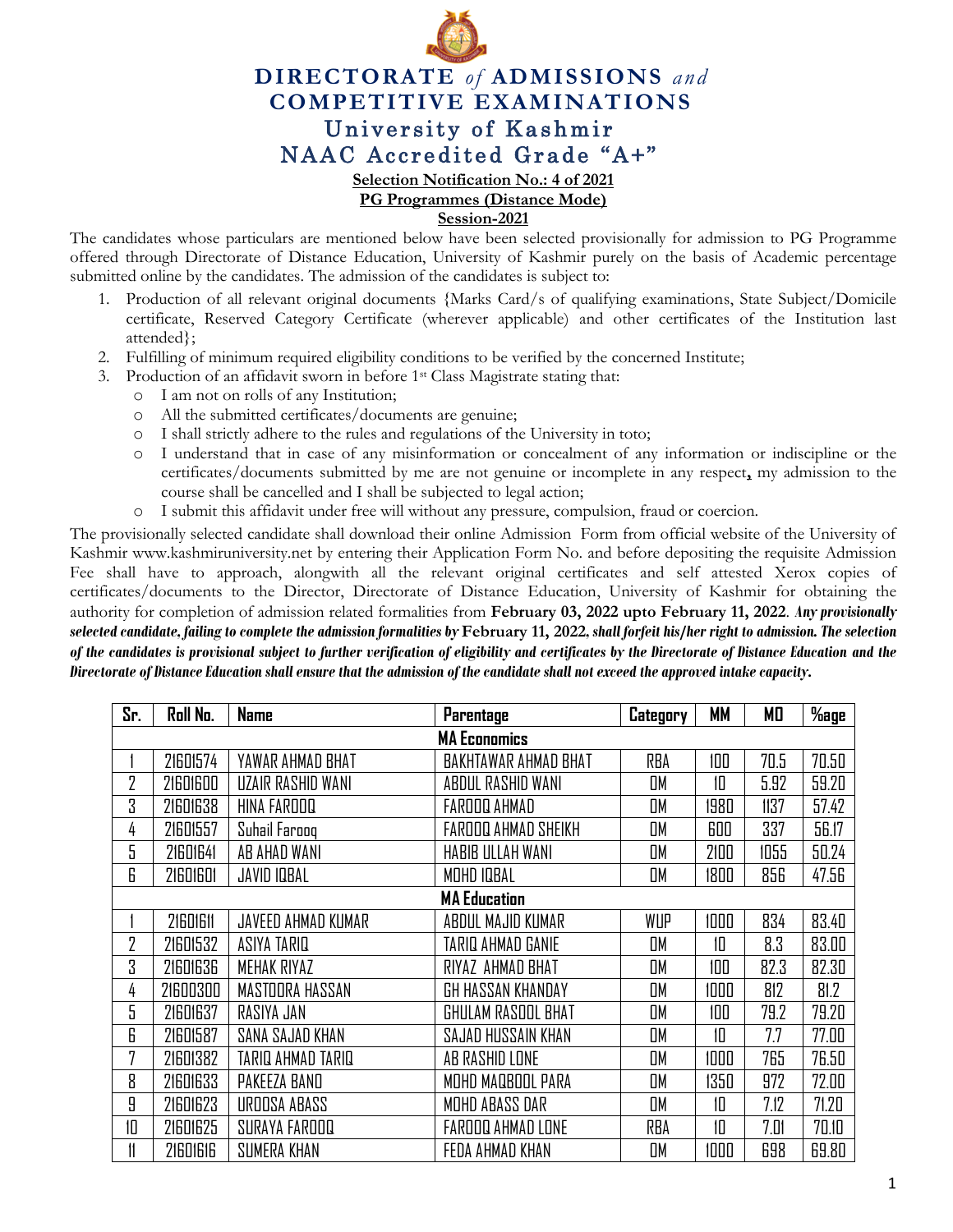| 12                        | 21601608 | MASRAT JAVID           | JAVID AHMAD PARRAY         | RBA       | 10   | 6.83   | 68.30 |  |
|---------------------------|----------|------------------------|----------------------------|-----------|------|--------|-------|--|
| 13                        | 21601591 | <b>FAIDA ZAHOOR</b>    | ZAHOOR AHMAD RATHER        | OM        | 10   | 6.76   | 67.60 |  |
| 14                        | 21601582 | ROOMI JAN              | GULZAR AHMAD BHAT          | OM        | 1340 | 894    | 66.72 |  |
| 15                        | 21601566 | <b>FALAK SABA</b>      | ABDUL LATIEF SHEIKH        | RBA       | 2600 | 1723   | 66.27 |  |
| 16                        | 21601589 | SHAHIDA ASHRAF         | MOHAMMAD ASHRAF LONE       | OM        | 10   | 6.61   | 66.10 |  |
| 17                        | 21601613 | RAFIA JAN              | MOHD YOUSUF SHAH           | OM        | 10   | 6.58   | 65.80 |  |
| 18                        | 21601548 | ASMAT JAN              | ABDUL RAHIM LONE           | OM        | 10   | 6.55   | 65.50 |  |
| 19                        | 21601530 | MOHAMMAD SALEEM CHACHI | <b>MANGTOO CHACHI</b>      | <b>ST</b> | 10   | 6.51   | 65.10 |  |
| 20                        | 21601624 | <b>SHAFI BASHIR</b>    | <b>BASHIR AHMAD BHAT</b>   | OM        | 10   | 6.42   | 64.20 |  |
| 21                        | 21601558 | SUHAIL AHMAD BHAT      | GH. DADIR BHAT             | OM        | 1800 | 1153   | 64.06 |  |
| 22                        | 21601568 | SOBI ALI               | ALI MOHAMMAD DAR           | OM        | 1000 | 638    | 63.80 |  |
| 23                        | 21601628 | SAMEENA BAND           | AB AZIZ SOFI               | OM        | 10   | 6.37   | 63.70 |  |
| 24                        | 21601539 | SHAFIA MAJEED          | ABDUL MAJEED BHAT          | OM        | 1340 | 852    | 63.58 |  |
| 25                        | 21601576 | KHUSHNIDA NISAR        | NISAR AHMAD                | WUP       | 10   | 6.3    | 63.00 |  |
| 26                        | 21601547 | AISHIYA MUSHTAQ        | MUSHTAQ AHMAD DAR          | OM        | 10   | 6.29   | 62.90 |  |
| 27                        | 21601583 | <b>HEEMU MAJEED</b>    | ABDUL MAJEED RATHER        | OM        | 10   | 6.29   | 62.90 |  |
| 28                        | 21601626 | <b>MEENA AKHTER</b>    | AB HAMID BHAT              | OM        | 1000 | 620    | 62.00 |  |
| 29                        | 21601575 | SUBIYA FAROOQ          | FAROOQ AHMAD PARRAY        | OM        | 10   | 6.13   | 61.30 |  |
| 30                        | 21601609 | IMTIYAZ AHMAD          | MOHAMMAD HUSSAIN           | <b>ST</b> | 1800 | 1092   | 60.67 |  |
| 31                        | 21601588 | <b>ISHRAT ABDULLAH</b> | MOHAMAD ABDULLAH NAIKOO    | OM        | 10   | 5.83   | 58.30 |  |
| 32                        | 21601944 | SEHAR UL HAQ           | MANZOOR UL HAQ             | OM        | 1000 | 557    | 55.70 |  |
| 33                        | 21601595 | ALI MOHAMAD BHAT       | GULAM HUSSAIN BHAT         | DA        | 1800 | 967    | 53.72 |  |
|                           | 21601549 | <b>FOUKEY JAN</b>      | <b>GH HASSAN SHAH</b>      | OM        | 1200 | 629.45 | 52.45 |  |
| <b>MA General English</b> |          |                        |                            |           |      |        |       |  |
|                           | 21601556 | MOHD ARIF              | MOHD FAZAL                 | <b>ST</b> | 2600 | 1503   | 57.81 |  |
| 2                         | 21601533 | AZHAR FAROOQ           | FAROOQ AHMAD KHAN          | OM        | 1800 | 853    | 47.39 |  |
|                           |          |                        | <b>MA/M Sc Mathematics</b> |           |      |        |       |  |
|                           | 21601592 | <b>FARHAT JABIN</b>    | FAROOQ AHMAD MUGLOO        | OM        | 2100 | 1851   | 88.14 |  |
| 2                         | 21601593 | DAWDOD AHMAD BHAT      | GHULAM MOHAMMAD BHAT       | OM        | 10   | 8.24   | 82.40 |  |
| 3                         | 21601541 | TAHIR AHMAD LONE       | MOHAMMAD ASHRAF LONE       | OM        | 6400 | 4752   | 74.25 |  |
| 4                         | 21601621 | NADEEM AHMAD           | LT. GULSHAN AHMAD KOTWAL   | RBA       | 3300 | 2447   | 74.15 |  |
| 5                         | 21601551 | BILAL AHMAD KUTHOO     | MANZOOR AHMAD KUTHOO       | OM        | 8300 | 6152   | 74.12 |  |
| 6                         | 21601584 | AIJAZ AHMAD BHAT       | GHULAM NABI BHAT           | OM        | 6400 | 4730   | 73.91 |  |
| 7                         | 21601550 | MUNIER AHMAD BHAT      | GULAM MOHAMMAD BHAT        | RBA       | 10   | 7.03   | 70.30 |  |
| 8                         | 21601552 | MOHAMMAD ASIF DAR      | MOHAMMAD AFZAL DAR         | OM        | 1380 | 966    | 70.00 |  |
| 9                         | 21601538 | SUHAIL AHMAD RESHI     | HABIB ULLAH RESHI          | OM        | 10   | 6.99   | 69.90 |  |
| 10                        | 21601542 | <b>MUZAMIL SHAFI</b>   | MOHMMAD SHAFI KHAN         | OM        | 2000 | 1390   | 69.50 |  |
| 11                        | 21601585 | NIDA MADBOOL           | MOHAMMAD MAQBOOL GANAI     | OM        | 10   | 6.83   | 68.30 |  |
| 12                        | 21601619 | BADREEKA BARKAT KHUROO | BARKAT AHMAD KHUROO        | RBA       | 8500 | 5788   | 68.09 |  |
| 13                        | 21601632 | MUZAFFAR AHMAD LONE    | GULAM NABI LONE            | RBA       | 1400 | 949    | 67.79 |  |
|                           |          |                        | GHULAM MOHI UD DIN         |           |      |        |       |  |
| 14                        | 21601518 | SHEIKH MOHAMMAD MUNEEB | SHEIKH                     | OM        | 6265 | 4221   | 67.37 |  |
| RBA                       |          |                        |                            |           |      |        |       |  |
|                           | 21601599 | <b>KAWSAR REYAZ</b>    | REYAZ AHMAD MIR            | RBA       | 1400 | 932    | 66.57 |  |
|                           |          |                        |                            |           |      |        |       |  |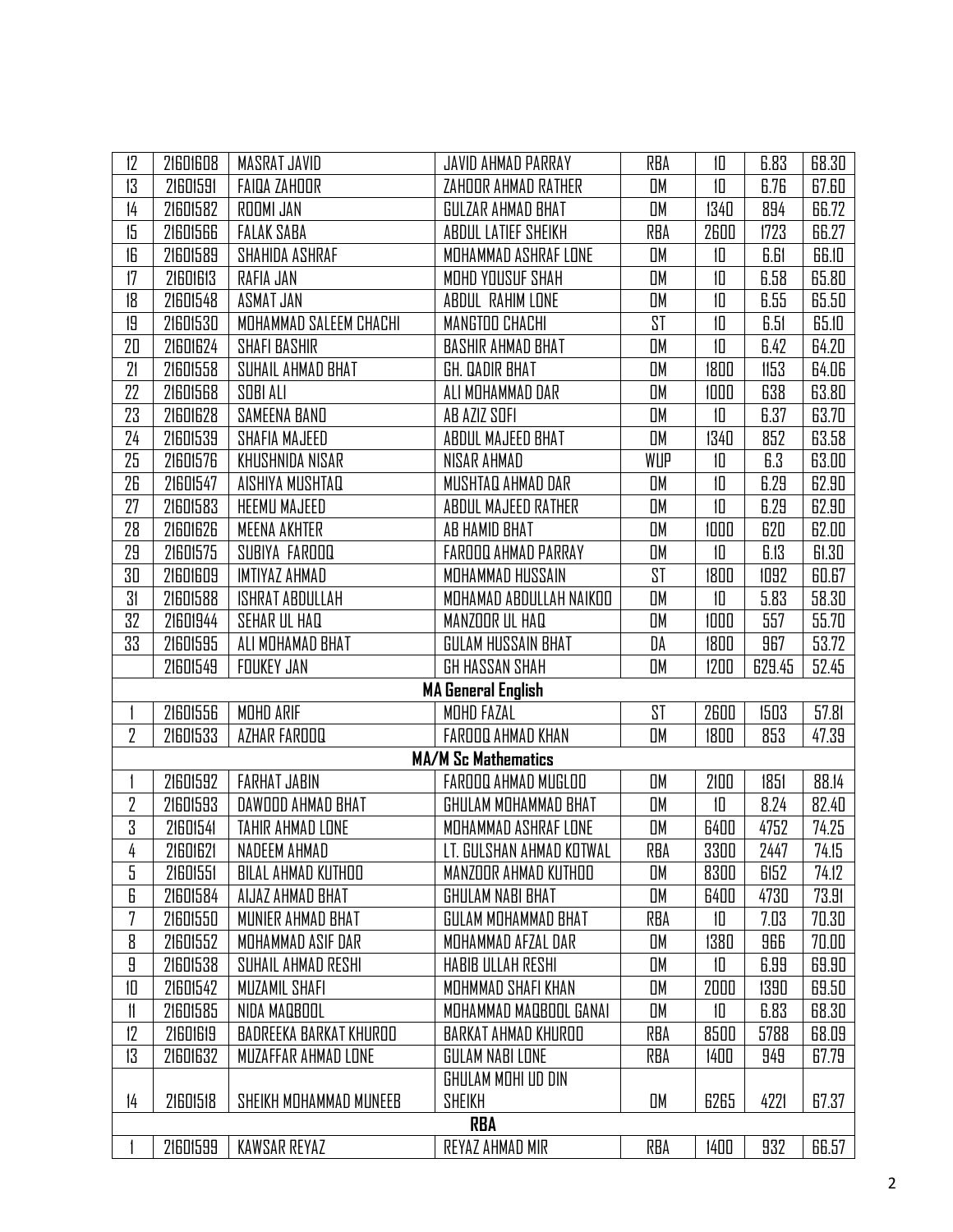| 2                                                | 21601572   | TAJAMAL ISLAM MIR        | ALTAF HUSSAIN MIR          | RBA        | 2200     | 1450 | 65.91 |  |  |
|--------------------------------------------------|------------|--------------------------|----------------------------|------------|----------|------|-------|--|--|
| 3                                                | 21601634   | <b>OWAIS RASHID WANI</b> | ABDUL RASHID WANI          | RBA        | 1400     | 916  | 65.43 |  |  |
| 4                                                | 21601598   | DANISHTA BAND            | AB FATEH SHIEKH            | RBA        | 10       | 6.51 | 65.10 |  |  |
| 5                                                | 21601618   | SAYIKA NAZIR             | NAZIR AHMAD KHAN           | RBA        | 1400     | 904  | 64.57 |  |  |
| 6                                                | 21601614   | AADIL BASHIR             | <b>BASHIR AHMAD ALLAIE</b> | RBA        | 1800     | 1117 | 62.06 |  |  |
|                                                  |            |                          | <b>CGB</b>                 |            |          |      |       |  |  |
|                                                  | 21601537   | JAVAID IQBAL PASWAL      | MOHD YASEEN PASWAL         | CGB        | 8900     | 5276 | 59.28 |  |  |
|                                                  | <b>PSP</b> |                          |                            |            |          |      |       |  |  |
|                                                  | 21601571   | <b>KHALID FAREED</b>     | MOHAMMED FAREED SOLAN      | <b>PSP</b> | 1800     | 983  | 54.61 |  |  |
|                                                  |            |                          | <b>MA Urdu</b>             |            |          |      |       |  |  |
|                                                  | 21601586   | RUKAYA HASSAN            | GH HASSAN SOFI             | OM         | 1980     | 1502 | 75.86 |  |  |
| 2                                                | 21601607   | TABASUM ALI              | ALI MOHAMMAD MALIK         | OM         | 10       | 7.58 | 75.80 |  |  |
| 3                                                | 21601563   | SAMEENA AKTHER           | GH AHMAD LONE              | OM         | 10       | 6.86 | 68.60 |  |  |
| 4                                                | 21601577   | KHURSHID AHMAD RATHER    | ABDUL GANI RATHER          | OM         | 1350     | 918  | 68.00 |  |  |
| 5                                                | 21601546   | SAIMA JAN                | FAYAZ AHMAD NAIK           | OM         | 10       | 6.77 | 67.70 |  |  |
| 6                                                | 21601615   | UMMAYA MOHMMAD WANI      | GHLUM MOHMMAD WANI         | OM         | 10       | 6.52 | 65.20 |  |  |
| 7                                                | 21601624   | <b>SHAFI BASHIR</b>      | <b>BASHIR AHMAD BHAT</b>   | OM         | 10       | 6.42 | 64.20 |  |  |
| 8                                                | 21601859   | SHAZIYA FAYAZ            | <b>FAYAZ AHMAD MIR</b>     | OM         | 10       | 6.41 | 64.10 |  |  |
| 9                                                | 21601630   | SUHAIL AHMED ALLAIE      | AB RASHID ALLAIE           | OМ         | 1800     | 1045 | 58.06 |  |  |
| 10                                               | 21601545   | <b>SEERATH AHSAN</b>     | MOHD AHSAN LONE            | OM         | 10       | 5.72 | 57.20 |  |  |
| 11                                               | 21601595   | ALI MOHAMAD BHAT         | GULAM HUSSAIN BHAT         | DA         | 1800     | 967  | 53.72 |  |  |
| 12                                               | 21601581   | RIFAT ABDULLAH           | MOHAMMAD ABDULLAH BHAT     | <b>DM</b>  | 1800     | 955  | 53.06 |  |  |
| 13                                               | 21601622   | MUMINA SULTAN            | MOHAMMAD SULTAN LOAN       | OM         | 1800     | 878  | 48.78 |  |  |
| 14                                               | 21601629   | MOHD HUSSAIN KULLAY      | ALIM DIN KULLAY            | CGB        | 1700     | 740  | 43.53 |  |  |
|                                                  |            |                          | <b>M</b> Com               |            |          |      |       |  |  |
|                                                  | 21601564   | <b>INSHA NABI</b>        | <b>GH NABI RATHER</b>      | OM         | 10       | 8.32 | 83.20 |  |  |
| 2                                                | 21601602   | AZMAT MAJEED             | ABDUL MAJEED KALWAL        | OМ         | 10       | 7.57 | 75.70 |  |  |
| 3                                                | 21601603   | HANAN MEHRAJ UD DIN      | MEHRAJ UD DIN MAGRAY       | OM         | 10       | 7.13 | 71.30 |  |  |
| 4                                                | 21601606   | <b>FAIZAN MUAZIM</b>     | ZAHOOR AHMAD BHAT          | OM         | 1360     | 964  | 70.88 |  |  |
| 5                                                | 21601569   | ARSHID HUSSAIN MALLA     | MOHD ISHAQ MALLA           | <b>OM</b>  | 10       | 6.87 | 68.70 |  |  |
| 6                                                | 21601612   | SUMAIRA JAN              | MOHAMMAD ISHAQ RATHER      | OМ         | $1000\,$ | 686  | 68.60 |  |  |
| 7                                                | 21601604   | AQSA MANZOOR             | MANZOOR AHMAD AHANGAR      | <b>DM</b>  | 1361     | 912  | 67.01 |  |  |
| 8                                                | 21601605   | ZARFSHAN                 | MOHAMMAD ISHAQ SHAH        | OM         | 1360     | 898  | 66.03 |  |  |
| 9                                                | 21601565   | AAZIM ZAHOOR             | ZAHOOR AHMAD KUMAR         | OM         | 10       | 6.4  | 64.00 |  |  |
| 10                                               | 21601540   | UMAR MANZOOR SOFI        | MANZOOR AHMAD SOFI         | <b>RBA</b> | 10       | 6.23 | 62.30 |  |  |
| 11                                               | 21601600   | UZAIR RASHID WANI        | ABDUL RASHID WANI          | OM         | 10       | 5.92 | 59.20 |  |  |
| 12                                               | 21601557   | Suhail Farooq            | FAROOQ AHMAD SHEIKH        | OM         | 600      | 337  | 56.17 |  |  |
| 13                                               | 21601596   | SAQIBA REHMAN            | AB REHMAN WANI             | OM         | 1980     | 1029 | 51.97 |  |  |
| <b>MA Islamic Studies (With Islamic Studies)</b> |            |                          |                            |            |          |      |       |  |  |
| OM                                               |            |                          |                            |            |          |      |       |  |  |
|                                                  | 21600025   | NUSRAT JAN               | GHULAM NABI GANIE          | OM         | 10       | 6.12 | 61.20 |  |  |
| 2                                                | 21600793   | FIRDOOSA AKHTER          | MOHAMMAD RAMZAN BHAT       | OM         | 10       | 6.1  | 61.00 |  |  |
| 3                                                | 21600566   | RIZWANA MUSHTAQ          | SHEIKH MUSHTAQ AHMAD       | OM         | 816      | 496  | 60.78 |  |  |
| 4                                                | 21600656   | <b>IQRA SHAFI</b>        | MOHD SHAFI BHAT            | OМ         | 136      | 82.6 | 60.74 |  |  |